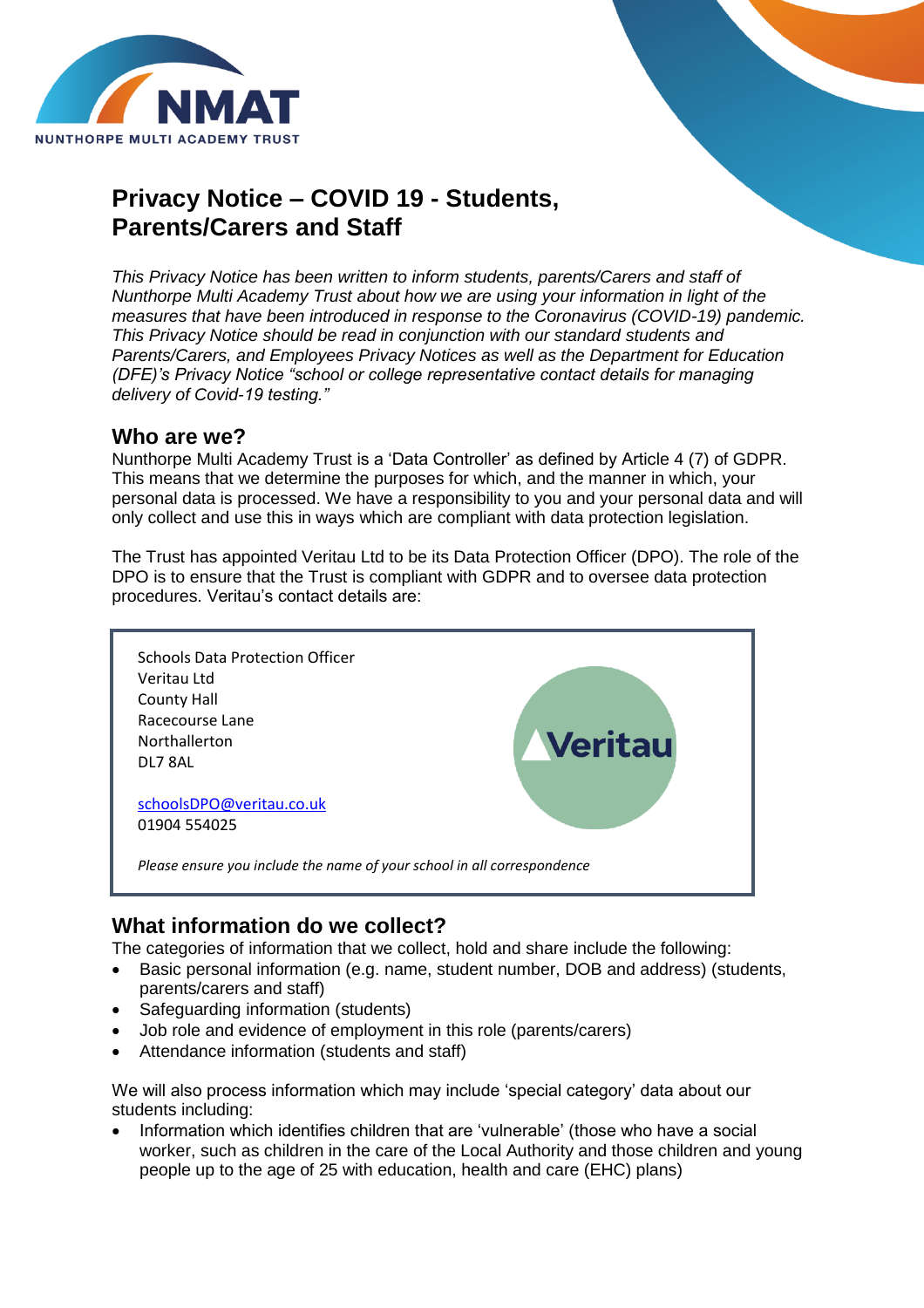Relevant medical information (students and staff).

#### **Why do we process your personal data?**

We are processing this information to facilitate the provision of care for vulnerable children and the children of critical workers.

This involves:

- Processing student information to facilitate their learning and meet any care requirements that they have.
- Processing parents/carers' employment information to confirm their status as a critical worker.
- Processing the information of staff members who have been redeployed in order to meet resourcing needs.

Any personal data that we process about our students and parents for these purposes is done so in accordance with Article 6 and Article 9 of the UK GDPR:

Article 6 (d) public task as supported by the Education Act 2002 for maintained schools (Section 175) or Non Maintained Schools Regulations 1999 for non-maintained schools (Section 3).

Article 9.2(i) of the UK GDPR, where it is in the public interest on Public Health Grounds. This data is processed under the obligations set out in Public Health legislation (Regulations 3(1) and (4) of the Health Service (Control of Patient Information) Regulations 2002 (COPI)) which allows the sharing of data for COVID related purposes and where it is carried out by [a health care professional OR someone who owes an equivalent duty of confidentiality to that data].

Please refer to our standard Students and Parents/Carers and Employees Privacy Notices for further information about the lawful basis we rely upon to process your data.

### **Who do we obtain your information from?**

Much of the information we process will be obtained directly from you. We will also process information received from:

- Department for Education (DfE)
- Local Education Authority (Redcar and Cleveland Borough Council or Middlesbrough Borough Council as applicable).
- Previous schools attended.

### **Who do we share your personal data with?**

We are obliged to share attendance data with the Department for Education during this time. The following information will be shared:

- The names of all children who are in attendance on each day
- If the child is not enrolled at our Trust, the name of the school where the child is enrolled
- Whether the child is present on each day
- Whether the child has parents/carers who are critical workers
- If the child is vulnerable e.g. they have on an education health and care plan (EHCP), have a social worker (CiN), or are looked after children
- If the child is on an EHCP
- If the child has a social worker
- The time the child signed into the Academy
- The time the child signed out of the Academy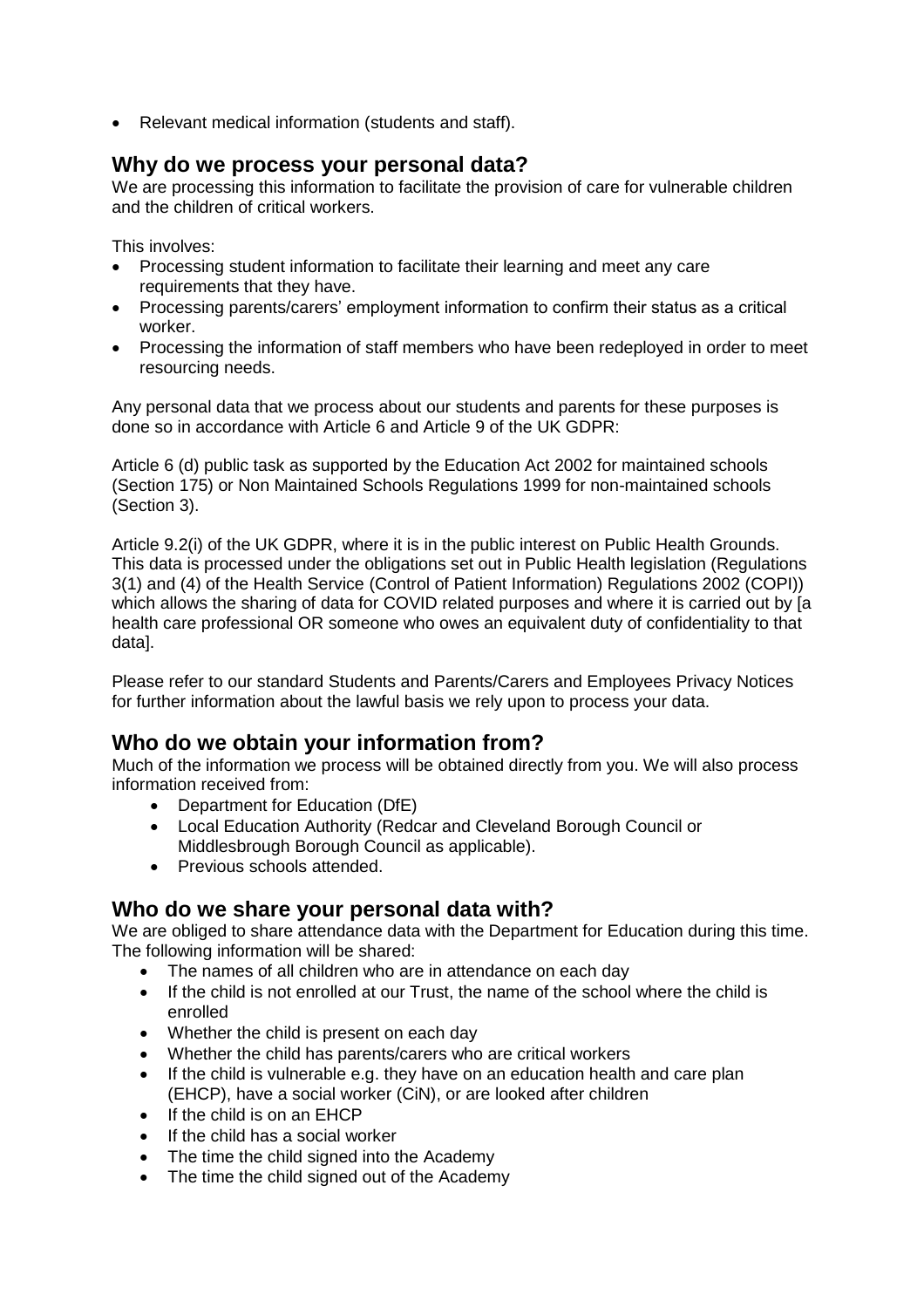- The number of children or staff members that are ill, isolating, shielding and whether there is a suspected or confirmed case of COVID-19.
- The number of children or staff members who have been asked to self-isolate by the NHS Test and Trace system.
- The number of children or staff members living with a clinically extremely vulnerable person.

We may also be required to share information with neighbouring Local Education Authorities if your child is attending our Academy as a result of the COVID-19 pandemic response and your child's previous school was in a neighbouring LEA.

For further details about who we share information with, please see our full Student and Parents/Carer and Employees Privacy Notices.

#### **How long do we keep your personal data for?**

We will only retain your data for as long as it is necessary to do so. In respect of parents, we will not retain a copy of the evidence that you provide to us to prove that you are a critical worker.

For further details about retention of your data, please refer to our full Students and Parents/Carers and Employees Privacy Notices.

#### **NHS Test and Trace**

All UK schools have an obligation to respond appropriately to the Government's advice regarding coronavirus. In order to aid the Government in fighting COVID-19 (coronavirus) and to help keep everyone safe as children return to school, the Trust will take part in the NHS "Test and Trace" service.

If there is a suspected or confirmed case of COVID-19 then we may be required to share staff, students, parents and visitor's personal data with NHS Test and Trace, who act as a Data Controller in their own right.

The information will be transferred to DHSC, who will share this with the NHS, GPs. PHE and the Local Government will use this information for wider test and trace activities as well as statistical and research purposes.

This information may include:

- Your full name
- Your date of birth
- Your contact details
- Relevant medical information

We will keep a record of any information shared.

If the NHS Test and Trace service contacts you, the service will use text messages, email or phone.

For more information about the service please see the Government guidance and Public Health England's privacy notices:

<https://www.gov.uk/guidance/nhs-test-and-trace-how-it-works> <https://contact-tracing.phe.gov.uk/help/privacy-notice>